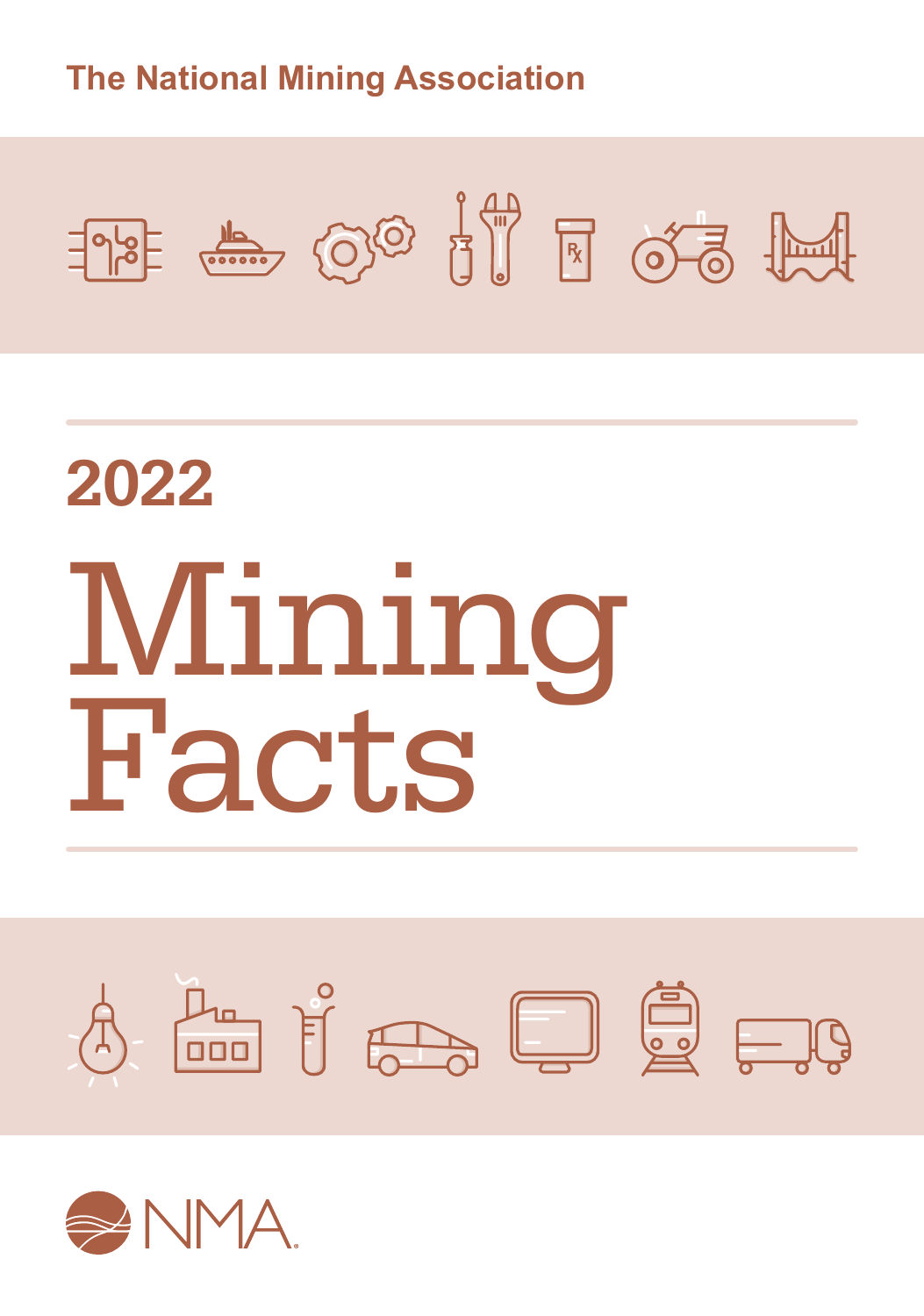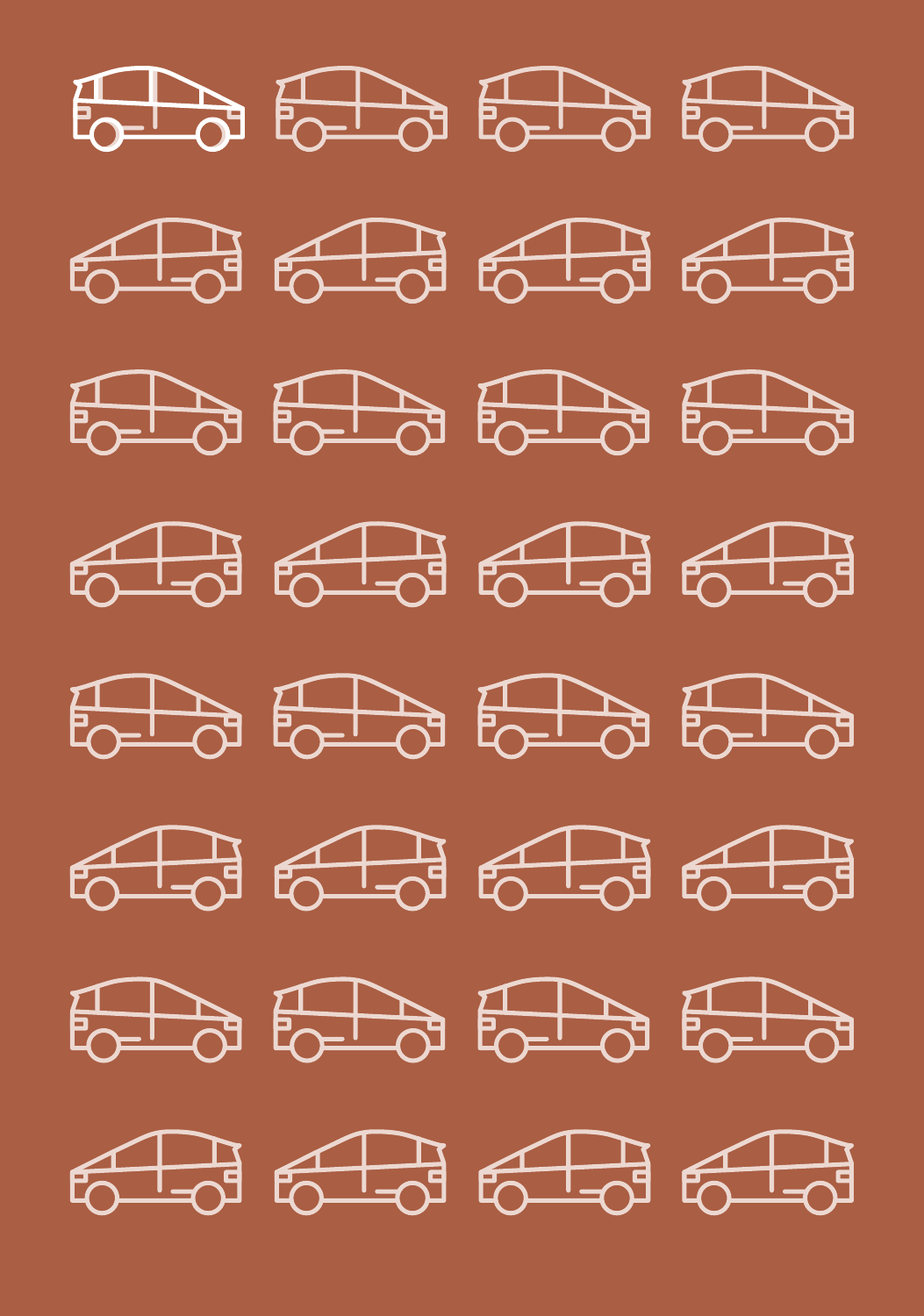**The years 2020 and 2021 educated Americans, politicians, decision-makers, opinion leaders, as well as manufacturers and retailers of all types of goods, about the perils of relying on global supply chains for Americans' essential needs. Maximizing our use of the resources we have in abundance here at home, and determining how to better support access to those resources, will be key to our long-term economic success and global competitiveness.**

**By delivering the raw materials required for nearly every industry, feeding our manufacturing, technology, transportation, medical, defense and energy supply chains — mining provides the resources for a better future.**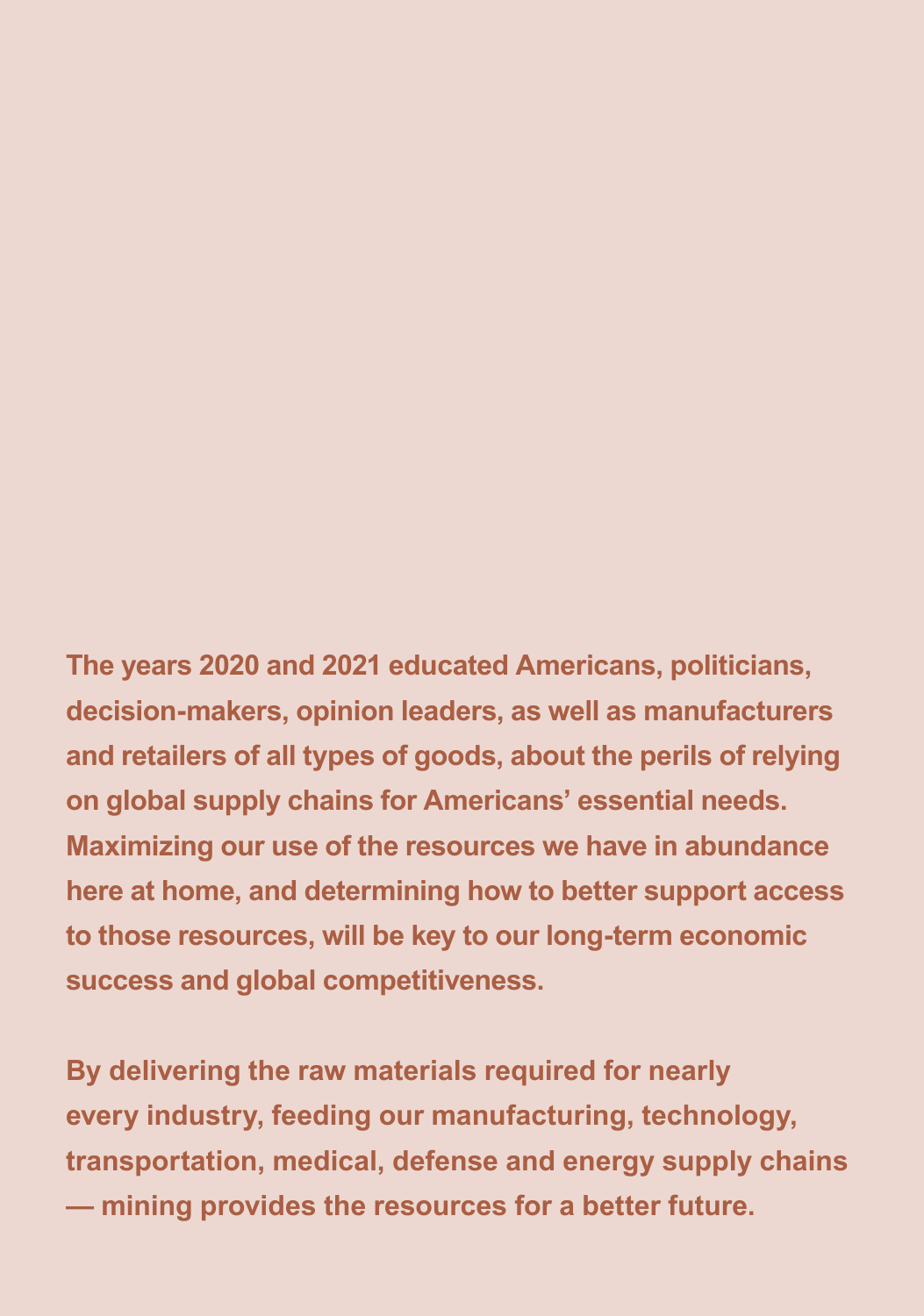### America's Mining at a Glance

### **Every American uses an average of**

**40,000**

**pounds**

### **468,384**

*Number of direct mining industry jobs.\**

### **807,549**

*Number of indirect jobs generated by the mining industry.* 

### **\$81,000+**

*Average annual salary for a miner, well above the U.S. average wage of \$64,000.*

**\$109B** 

*Annual U.S. revenues generated through mining.* **of newly mined materials every year, including two tons of coal.**

\*Employment numbers based on MSHA Q4 2021 preliminary employment data, applied to IMPLAN 2018 data economic multipliers.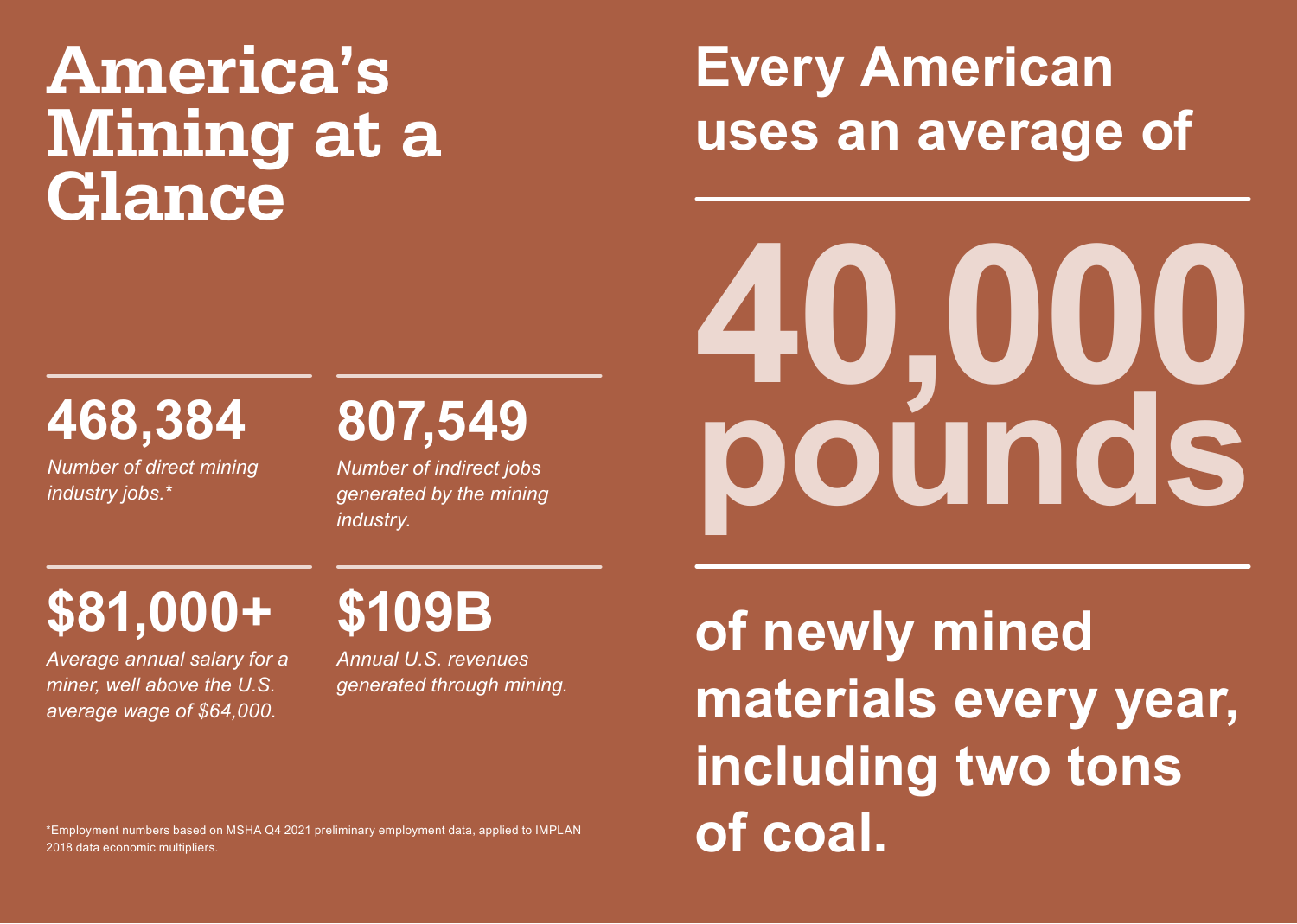**377,210** *Direct minerals mining jobs*

**91,174** *Direct coal mining jobs*

**596,543** *Indirect minerals mining jobs*

**211,006** *Indirect coal mining jobs*

**\$18,000,000,000** *Total federal, state and local taxes attributable to mining jobs*

\*Employment numbers based on MSHA Q4 2021 preliminary employment data, applied to IMPLAN 2018 data economic multipliers.

### Resources for Our Economy

**Mining provides essential materials and power for nearly every industry and consumer product, and supplies low-cost, reliable fuel for homes and businesses across the country.**

The mining industry is supported by hundreds of thousands of hardworking Americans. They are deeply proud of the contributions they make to our country each day, fueling America and supplying the materials that make our high quality of life possible and America a global leader in innovation.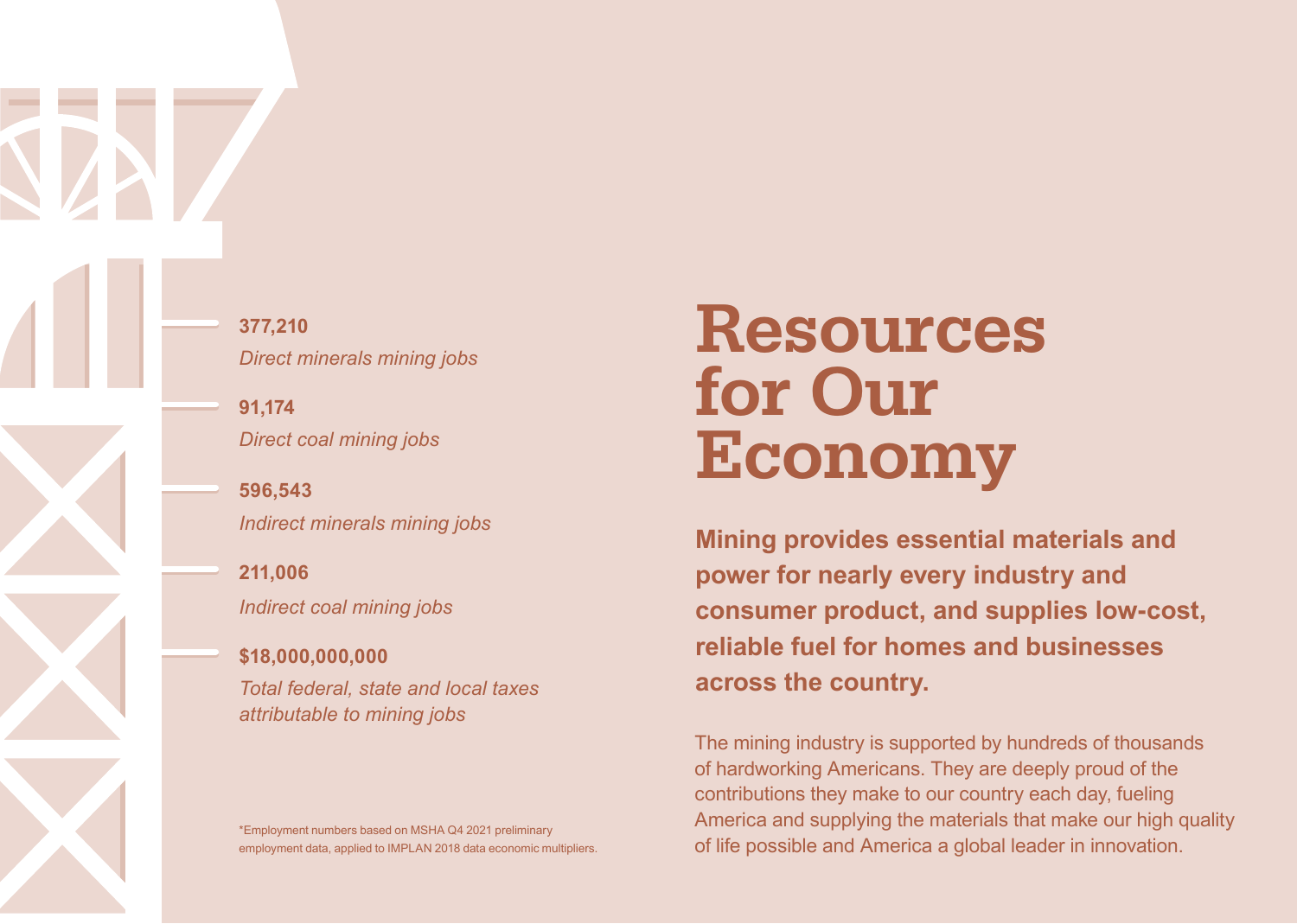







*Percent increase in the number of minerals for which the U.S. is entirely import dependent since 1995.*



*Value of minerals the U.S. imports from foreign countries, despite being home to reserves estimated at \$6.2 trillion.* 

**#1**

*China is the #1 supplier of nonfuel mineral commodities for which the United States is 50%+ import reliant in 2021.*

### **40%**

*Percentage of minerals identified as critical to U.S. and national security for which the U.S. is 100 percent import reliant.*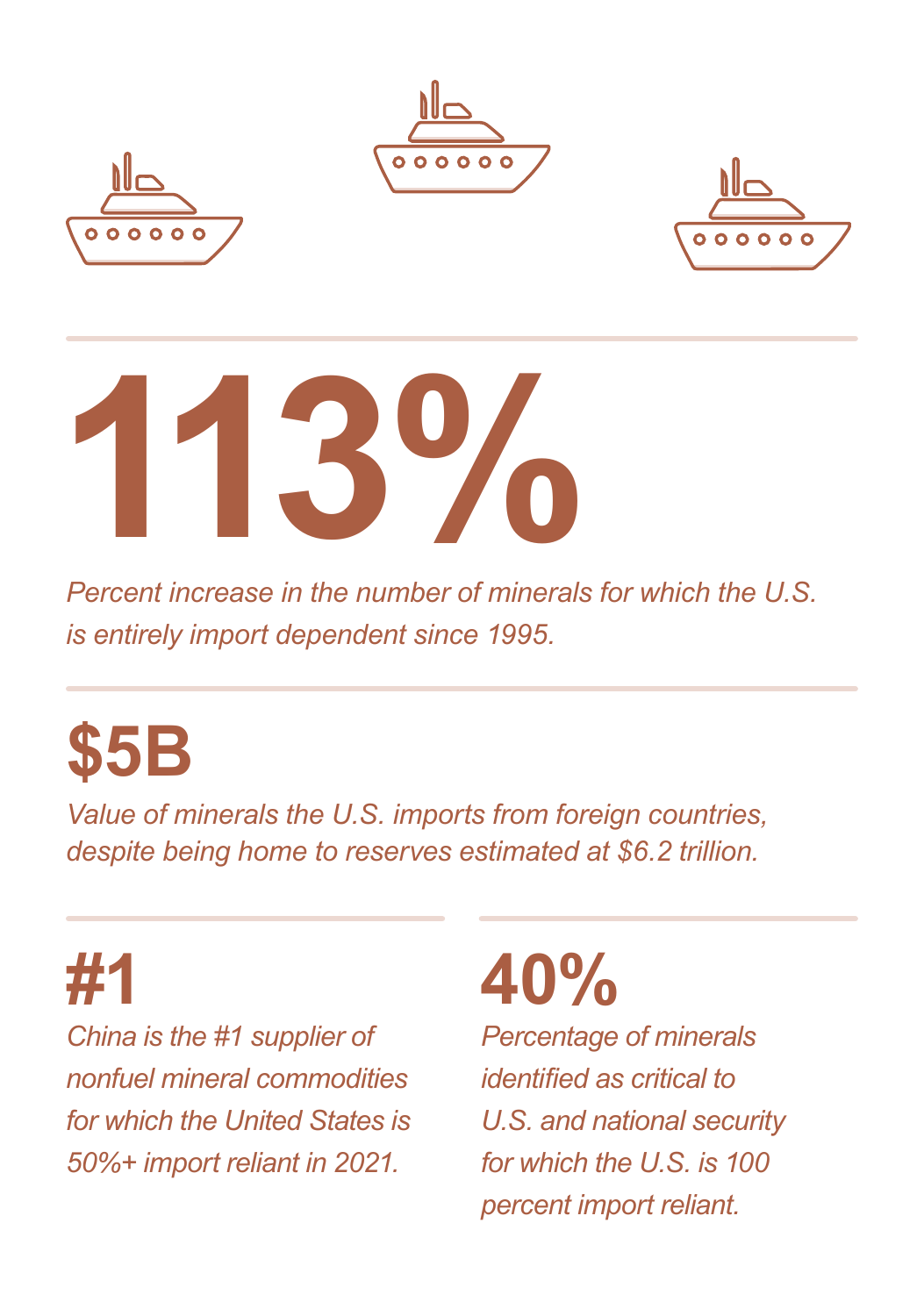### Resources for Supply Chain **Security**

**Metals and minerals are the building blocks of our auto, energy, manufacturing, technology, defense and medical supply chains.**

> Our reliance on foreign countries and geopolitical rivals for minerals we could be sourcing here at home exposes our economy and way of life to unacceptable risks.

> Despite being home to one of the world's leading minerals reserves, cumbersome permitting processes contribute to the U.S. remaining import-dependent for many key minerals. In 2021, imports made up more than one-half of U.S. consumption for 47 mineral commodities, and the United States was 100% net import reliant for 17 of those.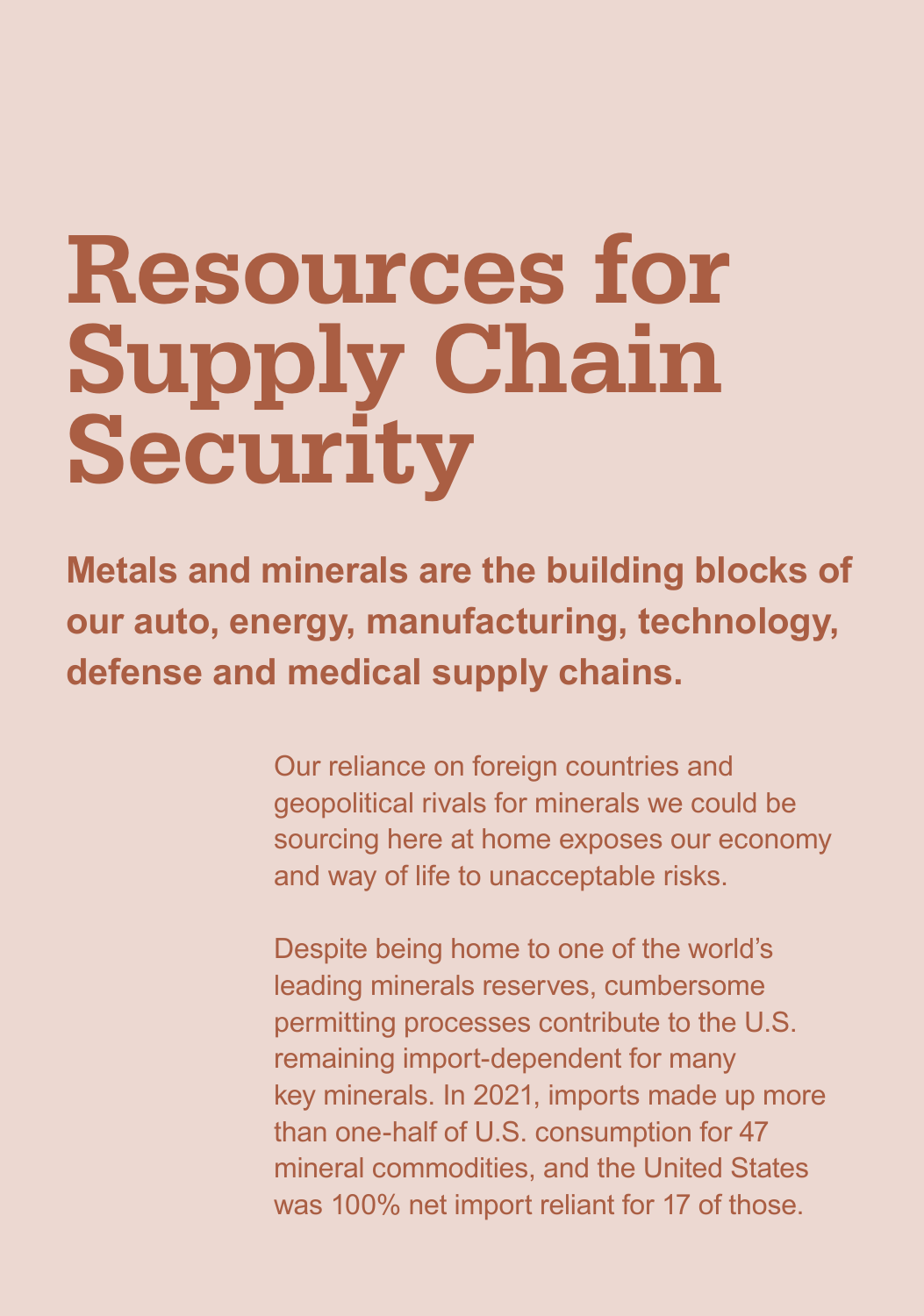

### Resources for a Better Future

**Technologies made possible through and employed by mining stimulate innovation, providing the necessary resources for a better life and a better future.**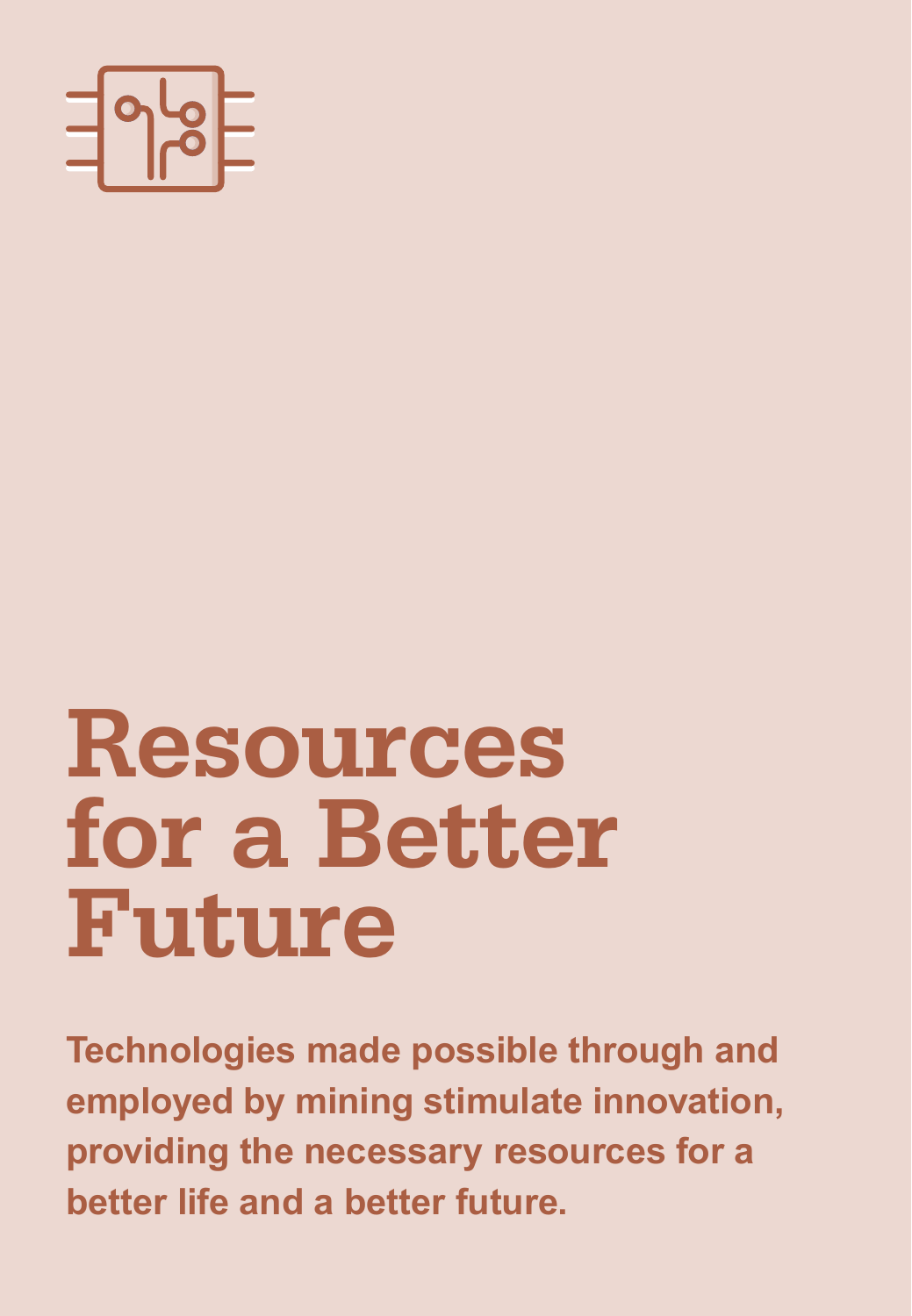### **1,000%**

*Projected increase in demand for minerals needed for future energy technologies, according to the Center for Strategic and International Studies.*

### **4.7 tons**

*Amount of copper needed for a single wind turbine.*

**8x**

*Increase in global lithium needed by 2030 just to meet Tesla's electric vehicle needs.*

**6x**

*A typical electric car requires six times the mineral inputs of a conventional car.* 

### **23**

*Number of carbon capture, use and storage facilities under construction or operating around the world.*

**10x**

*Increase in global nickel demand by 2025.*

### **35%**

*CO2 emissions reductions achieved through high efficiency, low emissions coal plants.*

### **4,000%**

*Increase in lithium demand by 2040 under the International Energy Agency's Sustainable Development Scenario.* 

### **302 metric tons**

*Amount of gold the technology sector required in 2020 for connectors, switch & relay contacts, soldered joints, connecting wires, and connection strips.*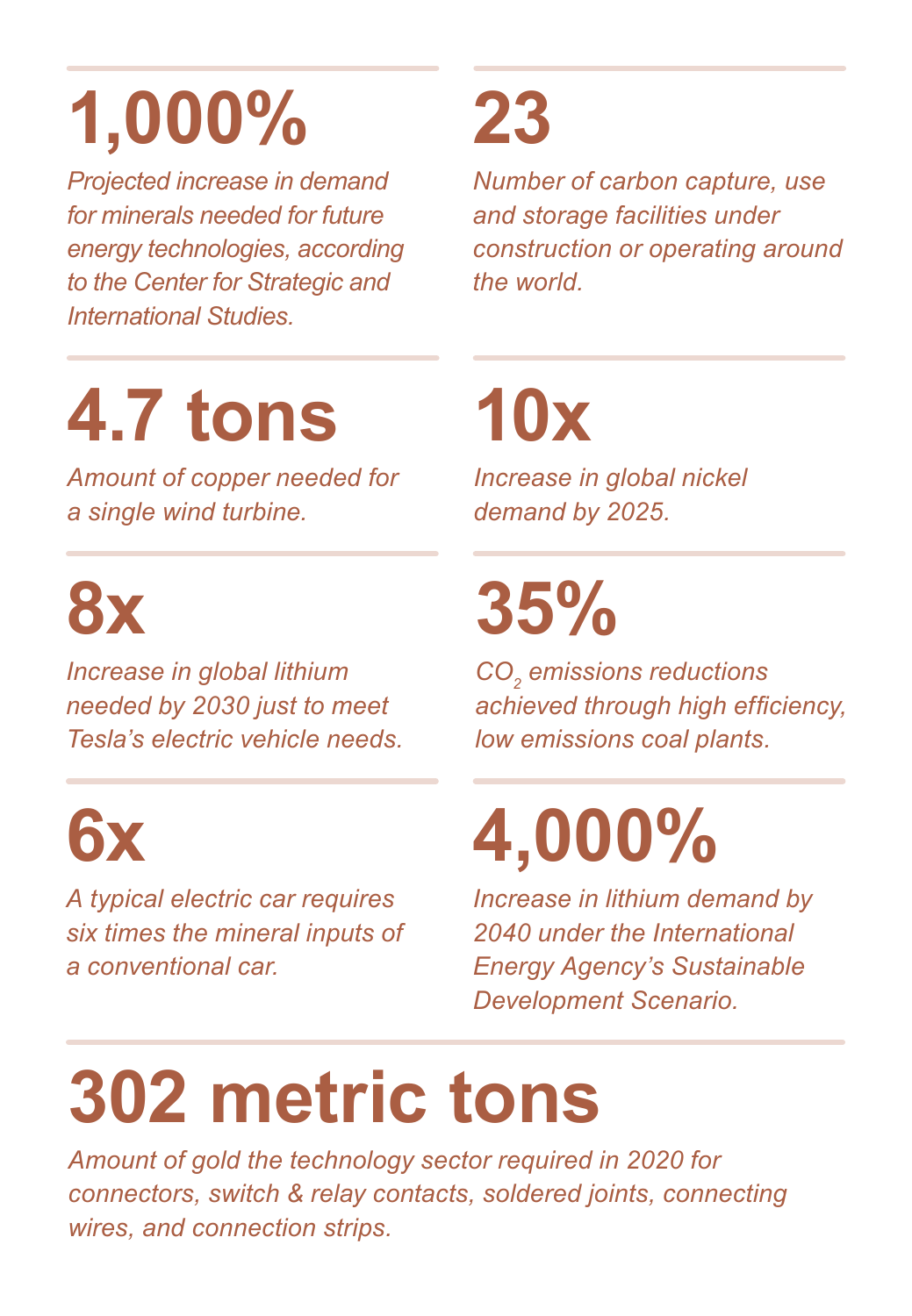## What resources play a key role in your state?

**coal, copper, gold, iron ore, molybdenum, zinc, uranium, lead, rare earths, platinumgroup metals, salt, gypsum, silver, nickel, phosphate, boron, limestone, kyanite, beryllium, cobalt, bentonite, bromine, cement, common clays, diatomite, feldspar, gemstones, greensand marl, helium, magnesium metal, palladium, peat, potash, sand and gravel, soda ash, stone, tripoli, wollastonite, zirconium**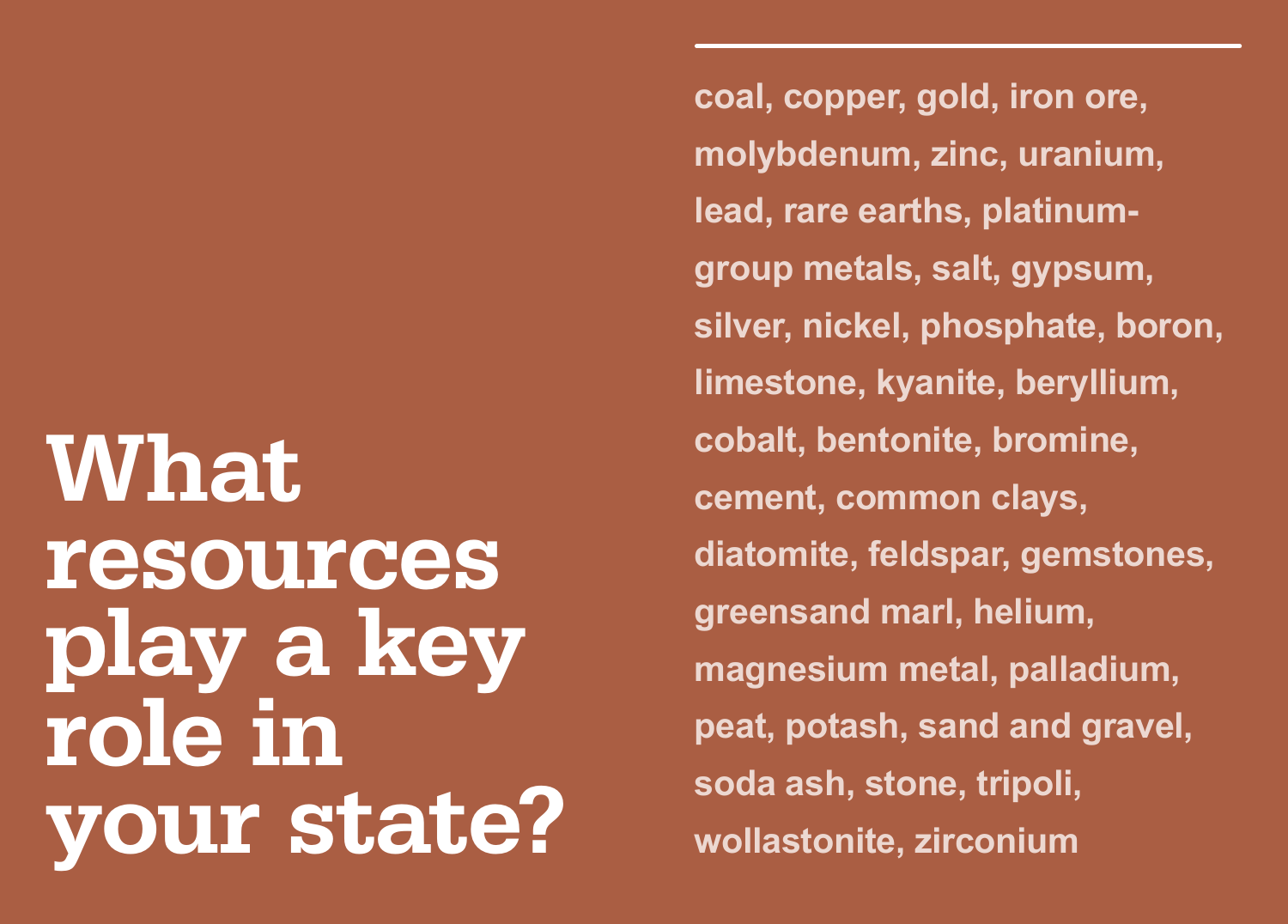

| <b>Alabama</b><br>Coal, cement,<br>stone, lime,<br>sand and<br>gravel, kyanite,<br>common clays | <b>Alaska</b><br>Coal, zinc,<br>gold, lead,<br>silver, sand<br>and gravel                                  | Arizona<br>Coal, copper,<br>molybdenum,<br>sand and<br>gravel, cement,<br>stone, silver | <b>Arkansas</b><br>Coal, bromine,<br>stone, cement,<br>gypsum, sand<br>and gravel,<br>lime              | California<br>Sand and<br>gravel, cement,<br>boron, stone,<br>gold              |
|-------------------------------------------------------------------------------------------------|------------------------------------------------------------------------------------------------------------|-----------------------------------------------------------------------------------------|---------------------------------------------------------------------------------------------------------|---------------------------------------------------------------------------------|
| Colorado<br>Coal.<br>molybdenum,<br>sand and<br>gravel, cement,<br>gold, stone                  | Connecticut<br>Stone, sand<br>and gravel,<br>common clays.<br>gemstones                                    | <b>Delaware</b><br>Stone, sand<br>and gravel,<br>magnesium,<br>gemstones                | <b>Florida</b><br>Phosphate<br>rock, stone,<br>cement, sand<br>and gravel,<br>zirconium                 | Georgia<br>Clays, stone,<br>cement.<br>sand and<br>gravel, barite,<br>gemstones |
| <b>Hawaii</b><br>Stone, sand<br>and gravel,<br>gemstones                                        | Idaho<br>Phosphate<br>rock, sand and<br>gravel, silver,<br>lead, stone                                     | <b>Illinois</b><br>Coal, sand and<br>gravel, stone,<br>cement, tripoli                  | Indiana<br>Coal, stone,<br>cement, lime,<br>sand and<br>gravel                                          | lowa<br>Stone, cement,<br>gypsum, sand<br>and gravel,<br>lime                   |
| <b>Kansas</b><br>Coal, helium,<br>cement, salt,<br>stone, sand<br>and gravel,<br>gypsum         | <b>Kentucky</b><br>Coal, stone,<br>lime, cement,<br>sand and<br>gravel,<br>common clays                    | Louisiana<br>Coal, salt, sand<br>and gravel,<br>stone, lime                             | <b>Maine</b><br>Sand and<br>gravel, cement,<br>stone                                                    | <b>Maryland</b><br>Coal, cement,<br>stone, sand<br>and gravel                   |
| <b>Massachusetts</b><br>Stone, sand<br>and gravel,<br>lime. common<br>clays                     | <b>Michigan</b><br>Iron ore, cobalt,<br>cement, nickel<br>concentrates,<br>stone, sand<br>and gravel, salt | <b>Minnesota</b><br>Iron ore, sand<br>and gravel,<br>stone, lime                        | <b>Mississippi</b><br>Coal, sand and<br>gravel, stone,<br>clays (fuller's<br>earth, ball,<br>bentonite) | <b>Missouri</b><br>Coal, cement,<br>stone, lead,<br>lime, sand and<br>gravel    |

| <b>Montana</b><br>Coal.<br>palladium,<br>molybdenum,<br>copper,<br>platinum,<br>gemstones | <b>Nebraska</b><br>Cement, sand<br>and gravel,<br>stone, lime                           | <b>Nevada</b><br>Gold, copper,<br>silver, lime,<br>diatomite, sand<br>and gravel,<br>stone, gypsum | <b>New Hampshire</b><br>Sand and<br>gravel, stone,<br>gemstones                                  | <b>New Jersey</b><br>Stone, sand<br>and gravel,<br>greensand<br>marl, peat               |
|-------------------------------------------------------------------------------------------|-----------------------------------------------------------------------------------------|----------------------------------------------------------------------------------------------------|--------------------------------------------------------------------------------------------------|------------------------------------------------------------------------------------------|
| <b>New Mexico</b><br>Coal, copper,<br>potash, sand<br>and gravel,<br>cement. salt         | <b>New York</b><br>Salt, stone,<br>sand and<br>gravel, cement,<br>wollastonite,<br>zinc | <b>North Carolina</b><br>Stone.<br>phosphate<br>rock, sand and<br>gravel, feldspar                 | <b>North Dakota</b><br>Coal, sand and<br>gravel, stone,<br>lime. common<br>clavs                 | Ohio<br>Coal, stone,<br>salt, sand and<br>gravel, lime,<br>cement                        |
| <b>Oklahoma</b><br>Coal, stone,<br>cement, sand<br>and gravel,<br>helium, gypsum          | Oregon<br>Coal, cement,<br>stone, lime,<br>sand and<br>gravel,<br>common clays          | Pennsylvania<br>Coal, stone,<br>cement, lime,<br>sand and<br>gravel                                | <b>Rhode Island</b><br>Sand and<br>gravel, stone,<br>gemstones                                   | <b>South Carolina</b><br>Cement, stone,<br>sand and<br>gravel, gold                      |
| <b>South Dakota</b><br>Gold, cement,<br>sand and<br>gravel, stone,<br>lime                | <b>Tennessee</b><br>Coal, stone,<br>zinc, cement,<br>sand and<br>gravel, clays          | <b>Texas</b><br>Coal, stone,<br>gypsum, sand<br>and gravel,<br>cement, salt,<br>lime               | <b>Utah</b><br>Coal,<br>molybdenum,<br>copper,<br>magnesium<br>metal, potash,<br>salt, beryllium | <b>Vermont</b><br>Stone,<br>sand and<br>gravel, talc,<br>gemstones                       |
| Virginia                                                                                  | Washington                                                                              | <b>West Virginia</b>                                                                               | <b>Wisconsin</b>                                                                                 | Wyoming                                                                                  |
| Coal, stone,<br>cement, sand<br>and gravel,<br>lime, kyanite                              | Sand and<br>gravel,<br>stone, gold,<br>cement, zinc,<br>diatomite                       | Coal, stone,<br>cement, lime,<br>sand and<br>gravel                                                | Sand and<br>gravel, stone,<br>lime                                                               | Coal. soda<br>ash, bentonite<br>clays, helium,<br>uranium, sand<br>and gravel,<br>cement |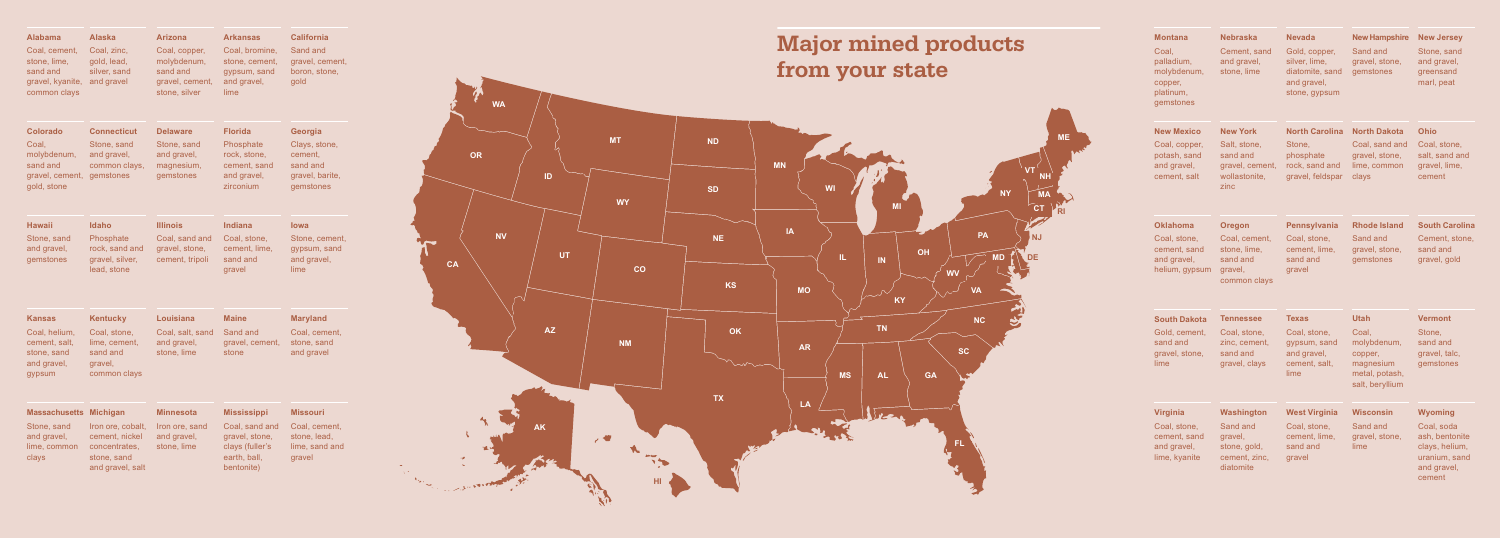**22%**

*Portion of U.S. electricity that comes from coal.*

### **19%**

*Portion of electricity generated from nuclear energy powered by uranium.*

### **29**

*Number of minerals it takes to deliver electricity to our homes and businesses.* 

### **86%**

*Portion of U.S. fossil energy reserves (coal, natural gas and oil) that comes from coal on a BTU basis.*

## **170,000 kg**

*Amount of steelmaking coal used in the average wind turbine.*

### **23%**

*Portion of total world coal reserves held by the U.S. the most of any country.*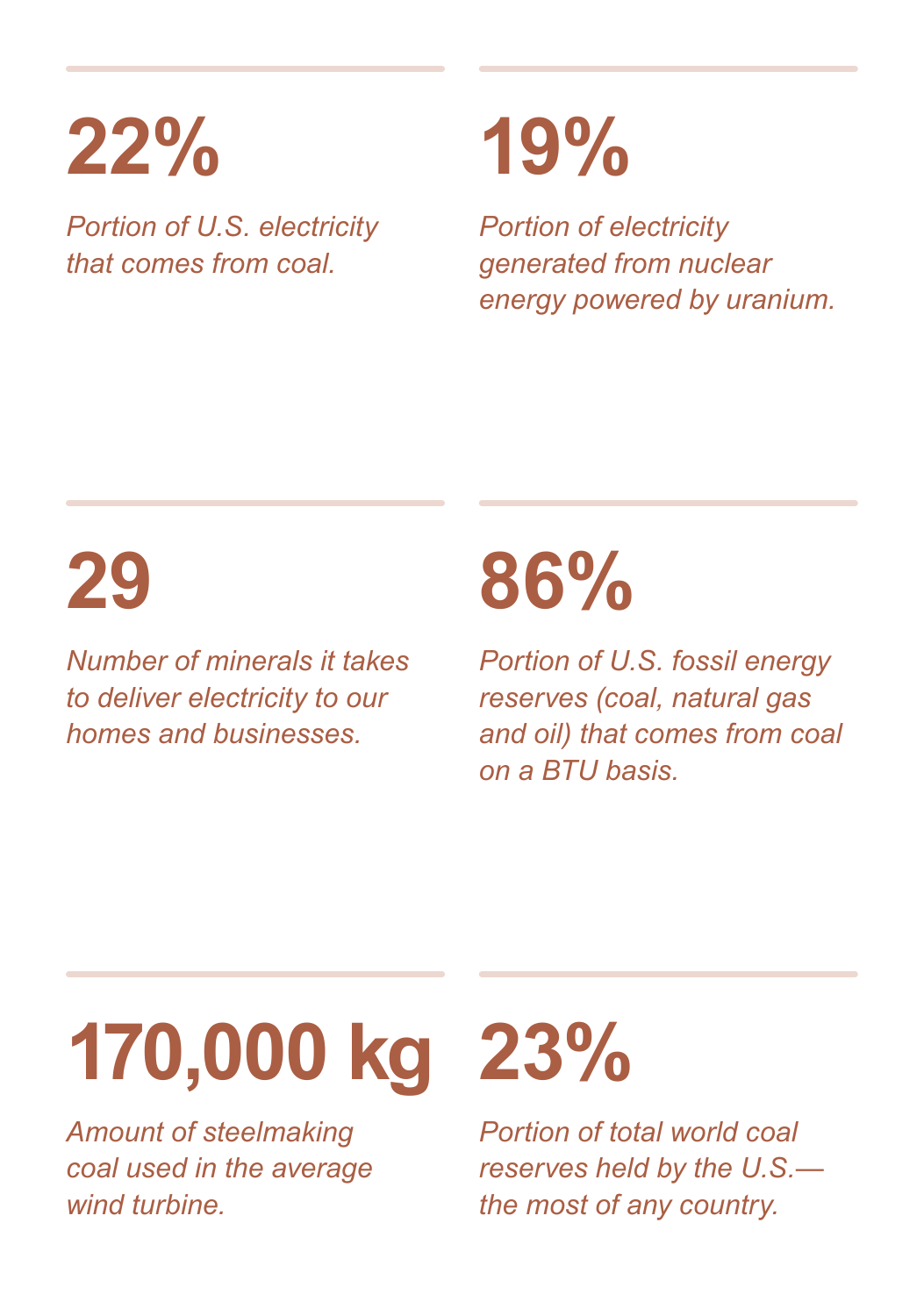### Resources That Power Our Lives

#### **Electricity should be accessible and affordable to all.**

Resource diversification — powered by a mix of domestic coal, natural gas, nuclear power, oil and renewable sources ensures that U.S. households and businesses can minimize market disruptions and reduce reliance on foreign energy sources.

New technologies, such as advanced coal-fired power generation and carbon capture and storage, will give Americans energy choices that are aligned with environmental and climate objectives without having to sacrifice reliability or affordability.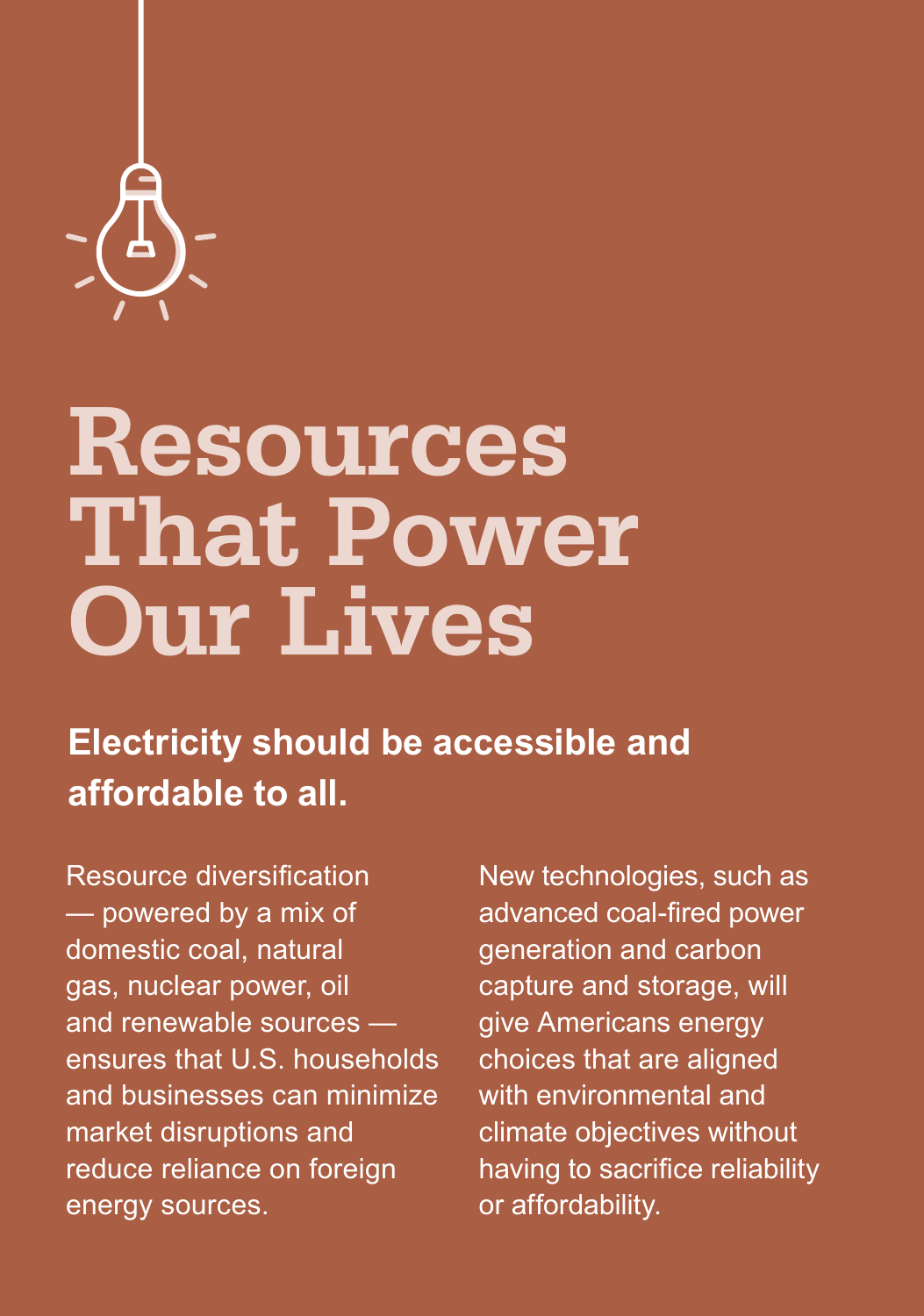

### Resources for America's Infrastructure

**America's miners play an indispensable role in powering and building our nation.**

From foundations to roofs, power plants to wind farms, roads and bridges to communications grids and data storage centers — America's infrastructure projects begin with mining.

Roads, railways, appliances, buildings, stadiums, bridges,

airports and other structures are supported by steel a material dependent on mining. Even structures using concrete employ steel for reinforcement. And copper's flexibility, conformity, thermal and electric conductivity, and resistance to corrosion make it an ideal industrial metal.

### **70%**

*Portion of the world's steel that requires coal for its production.*

### **43%**

*Portion of U.S. copper demand that goes to the construction industry.* 

### **6 billion**

*Tons of steel used in the U.S. National Highway System.* 

### **439 lbs**

*Amount of copper used in the average American home.*

# **57,000 tons**

*Steel contained in the Empire State Building, which also includes 730 tons of aluminum and stainless steel.*

# **65%**

*Portion of global zinc consumption used to coat steel, making it highly resistant to corrosion.*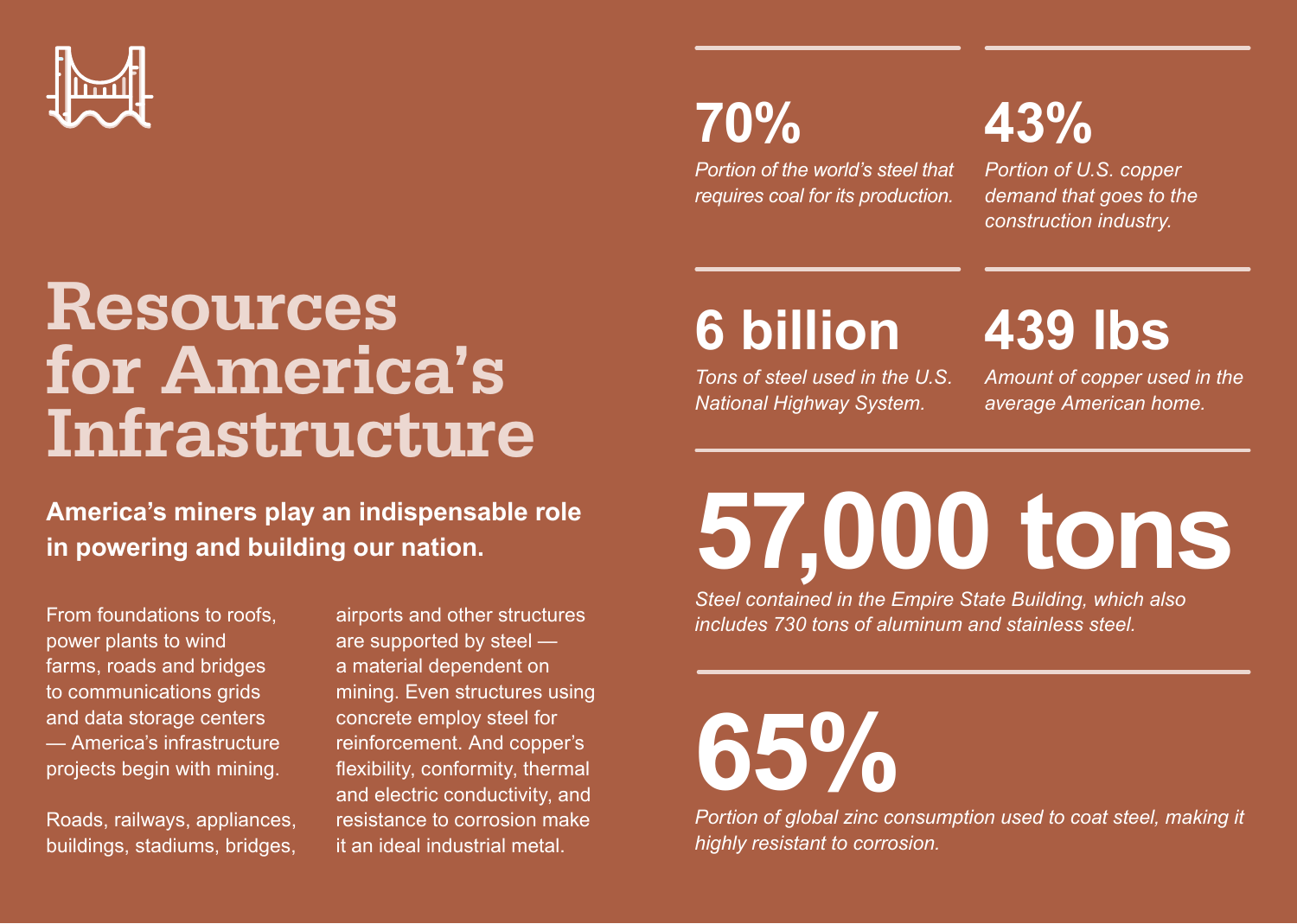## Caring for Our People

**Ensuring the safety and health of our colleagues is a core value of the mining industry.** 

**The goal? Zero fatalities and injuries.** To achieve our shared goal, we go beyond what is required by regulations.

To accelerate the pace of mine safety improvement, the U.S. mining industry has taken voluntary steps to implement best practices that encourage a culture of safety.

By identifying and eliminating potential hazards and deploying state-of-the-art technology, the National Mining Association, its members and respected industry safety and health professionals have developed CORESafety®, an award-winning safety framework that is bringing more miners home safely after every shift, giving mining a lower nonfatal injury and illness record than manufacturing, construction or private industry.

#### **63%**

*Portion by which injuries in U.S. mines have been reduced over the last 15 years.*

#### **64%**

*Portion by which fatalities in U.S. mines have been reduced over the last 15 years.*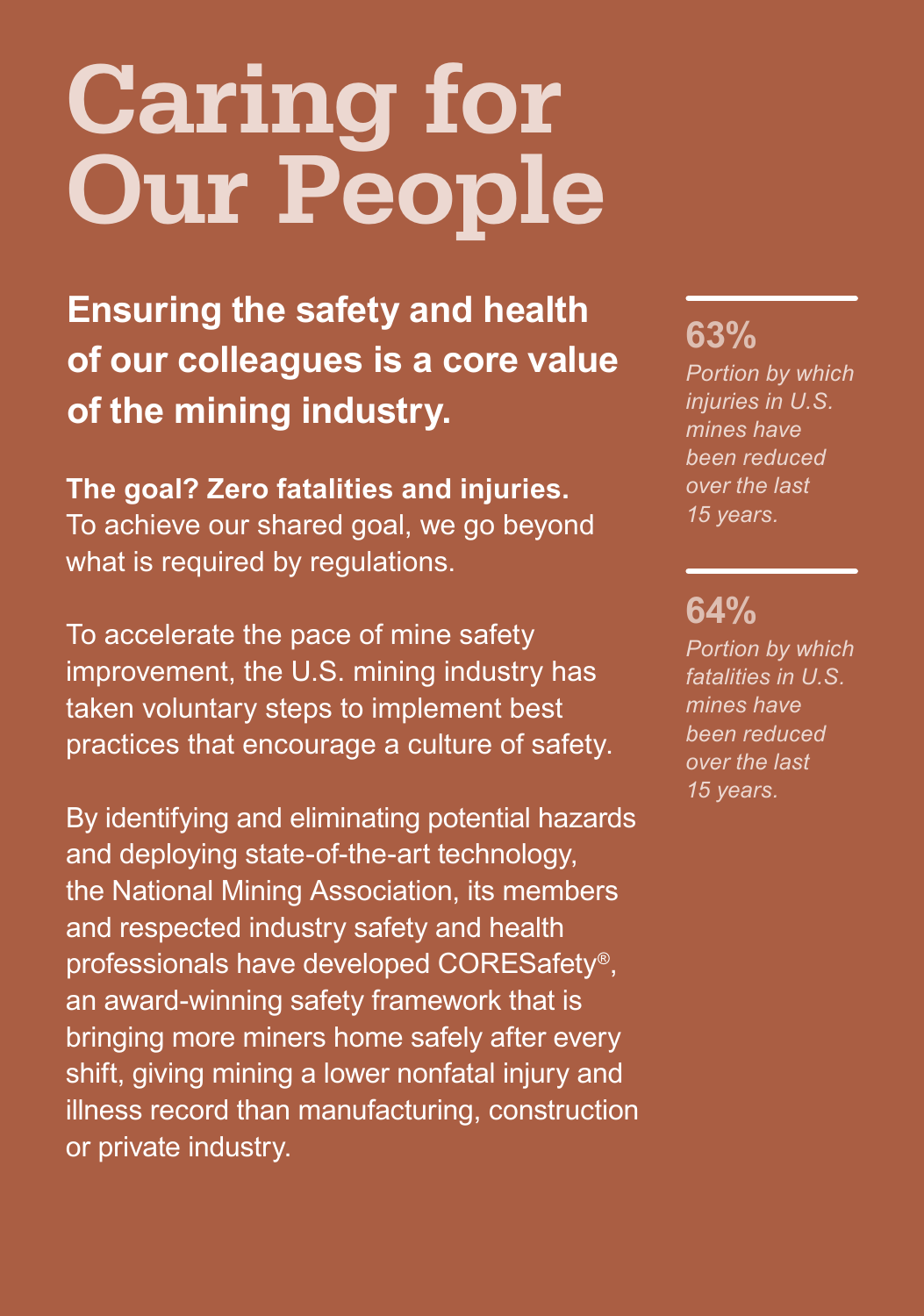## Caring for the Environment

#### **Natural resources are at the heart of mining—environmental stewardship is imperative.**

Today's mining projects begin with extensive environmental and engineering studies, public involvement in major decision-making, and compliance with scores of state and federal laws and regulations governing every facet of the environment, from wildlife habitat protection to complying with strict water quality standards. They end with land reclamation that transforms sites for recreation, wildlife enhancement and other local community needs.

Building on the extraordinary environmental progress made in recent decades, the industry is committed to advancing technologies that make the use of our resources cleaner and more efficient. Today's technologies are making combustion of coal more efficient, with reduced emissions. And ongoing advancements in high efficiency, low emission (HELE) coal technologies and carbon capture and storage (CCS) hold promise for the future.

### **\$100B**

*Amount coal plant owners have invested in advanced emissions control technologies over the last 20 years.*

#### **3 million**

*Acres of mined land that have been restored by U.S. mining companies.*

#### **\$11B+**

*Amount the U.S. mining industry has paid to reclaim mines that were abandoned prior to laws requiring reclamation.*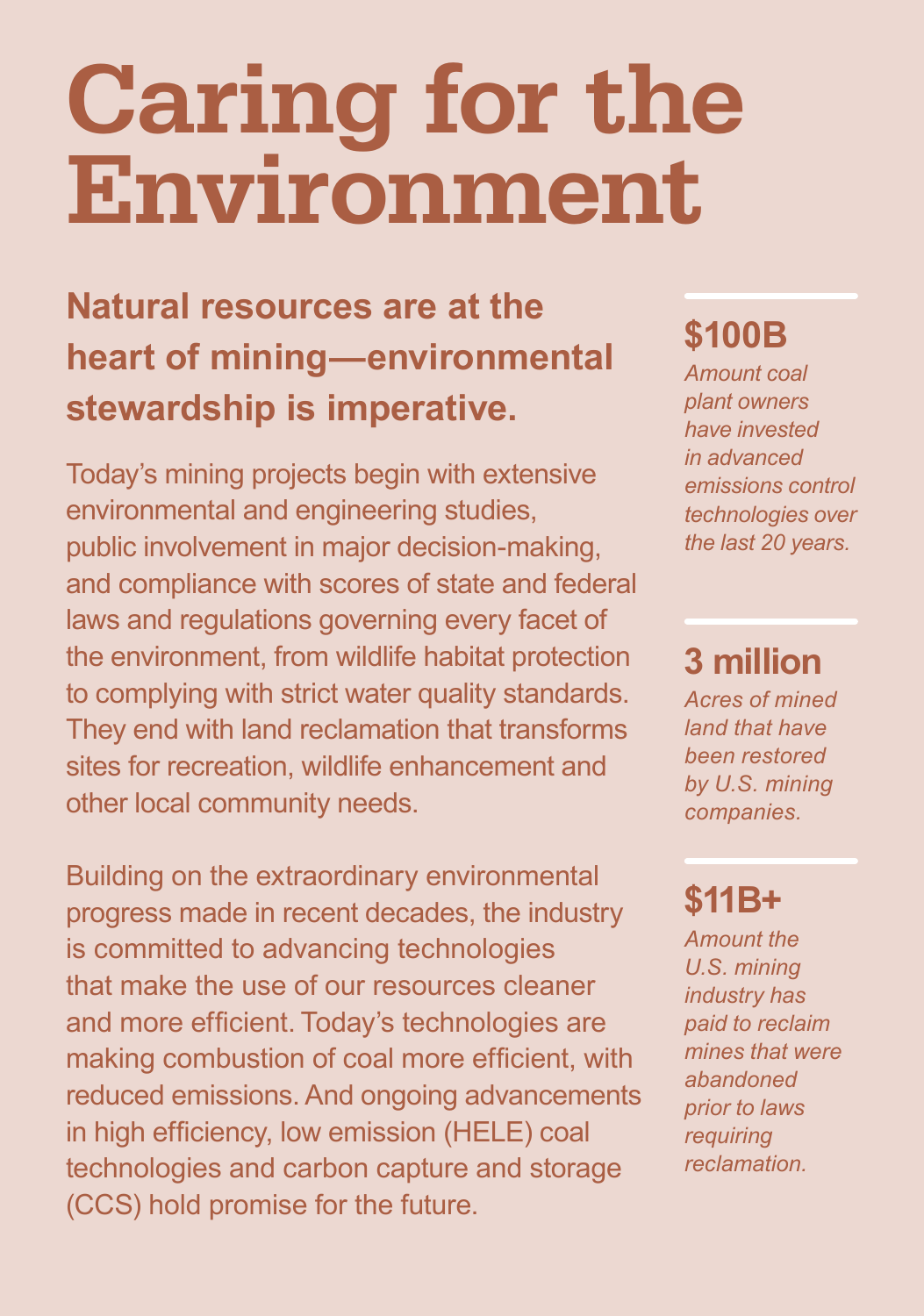### Speaking of Mining: Key Industry Terms

**Alloy:** A substance with metallic qualities that is composed of two or more chemical elements, of which at least one is an elemental metal.

#### **Anthracite:** See "ranks of coal."

**Auger mining:** Form of underground mining that uses an auger (rotary drill) to penetrate, break and transport drilled material onto a waiting conveyor belt. Usually employed to recover remaining material in deep overburden areas that cannot be reached economically by further contour or area mining.

**Base metals:** Any of the non-precious metals. Copper, lead and zinc are usually considered the primary base metals, but tin, aluminum and magnesium are also among those important to modern society.

**Bioleaching:** Addition of naturally occurring bacteria to extract or remove a soluble substance from ore.

**Bituminous coal:** See "ranks of coal."

**Bond:** A prerequisite for obtaining a mining permit, companies must post a reclamation bond to ensure sufficient funds to restore a site in the event a company fails to complete the reclamation plan approved in the permit.

**Btu:** British thermal unit. This is a measure of the energy required to raise the temperature of one pound of water one degree Fahrenheit. On average, coal contains about 20 million Btu per ton.

**Bullion:** Mixture of gold and silver in cast bars. Also called dore.

**Captive mine:** A mine whose resource is used largely or totally by its owners or a subsidiary operation.

**Clean coal technologies:** A number of innovative technologies designed to reduce emissions and use coal in a more efficient manner. These include processes applied before, during and after combustion, and involve those which change coal into a gas or liquid.

**Coal seam:** A bed or stratum of coal. Usually applies to a large deposit.

**Coke:** A hard, dry carbon substance produced by heating coal to a very high temperature in the absence of air. Coke is used in the manufacture of iron and steel.

**Concentrate:** The result of separating ore or metal from its containing rock or earth.

**Continuous miner/mining:** A mining machine and technique that removes coal from the face and loads it onto cars or conveyors without the use of cutting machines, drills or explosives and without interrupting the loading process. Can be highly automated and operated by remote control.

**Conventional mining:** A deep mining method that includes inserting explosives in a seam, blasting the seam and removing the material onto a conveyor or shuttle car. Accounts for about 9 percent of total underground coal production.

**Demonstrated reserves:** Deposits that are potentially minable on an economic basis with existing technology.

**Dragline:** A large excavation machine used in the surface mining process to remove overburden (see "overburden"). The dragline has a large bucket suspended from the end of a huge boom (275 feet long or larger) that is capable of scooping up vast amounts of overburden as it is dragged across the excavation area. The dragline, which can "walk" on huge pontoon-like "feet," is one of the largest land-based machines in the world.

**Drift mine:** A mine entered directly through a horizontal opening drilled into the side of a hill or mountain. This mining method is used in hilly or mountainous areas.

**Electrostatic precipitator:** An electrical device used in removing particles (see "fly ash") from combustion gases prior to release from a power plant's stack.

**Excavator:** A large number of poweroperated digging and loading machines, used increasingly in open-pit mining and quarrying.

**Face:** The surface where mining work is occurring.

**Flotation:** Separating ore from waste materials by floating away the materials of lower specific gravity, while the heavier materials sink.

**Fluidized-bed combustion:** Process to remove sulfur from coal combustion and limit the formation of nitrogen oxides (see "clean coal technologies"). The process involves suspending crushed coal and limestone in the bottom of a boiler by an upward stream of hot air. While the coal is burned in this liquid-like mixture, sulfur from combustion gases combines with the limestone to form a solid compound recovered with the ash.

**Fly ash:** Particles of ash entrained in gases resulting from the combustion of fuel. At coal-fired power plants, fly ash is captured by special equipment, usually either electrostatic precipitators or baghouses. Fly ash and other forms of coal ash are useful by-products about 25 million tons are used each year in major concrete projects, such as highway construction.

**Fossil fuel:** Fuel such as coal, crude oil or natural gas, formed from the fossil remains of organic material.

**Gasification:** Any of various processes by which coal is turned into low, medium or high-Btu gas.

**General Mining Law:** The primary statute that governs the right to mine locatable minerals on unappropriated public domain lands. Though enacted in 1872, it has been amended many times.

**Hardrock minerals:** Locatable minerals that are neither leasable minerals (coal, oil, phosphate, etc.) nor saleable mineral materials (sand and gravel, etc.). Hardrock minerals include copper, lead, zinc, magnesium, nickel, tungsten, gold, silver, bentonite, barite, feldspar, fluorspar and uranium.

**Highwall:** Unexcavated face of exposed overburden and coal in a surface mine or in a face or bank on the uphill side of a contour mine excavation.

**In situ gasification:** The gasification of underground coal deposits through partial combustion.

**Leaching:** The action of percolating liquid in order to remove the soluble parts. For example, cyanide leaching of gold is a process where a weak cyanide solution is percolated through low-grade ore heaped on an impermeable liner. Gold is then extracted from the liquid in a closed-loop system.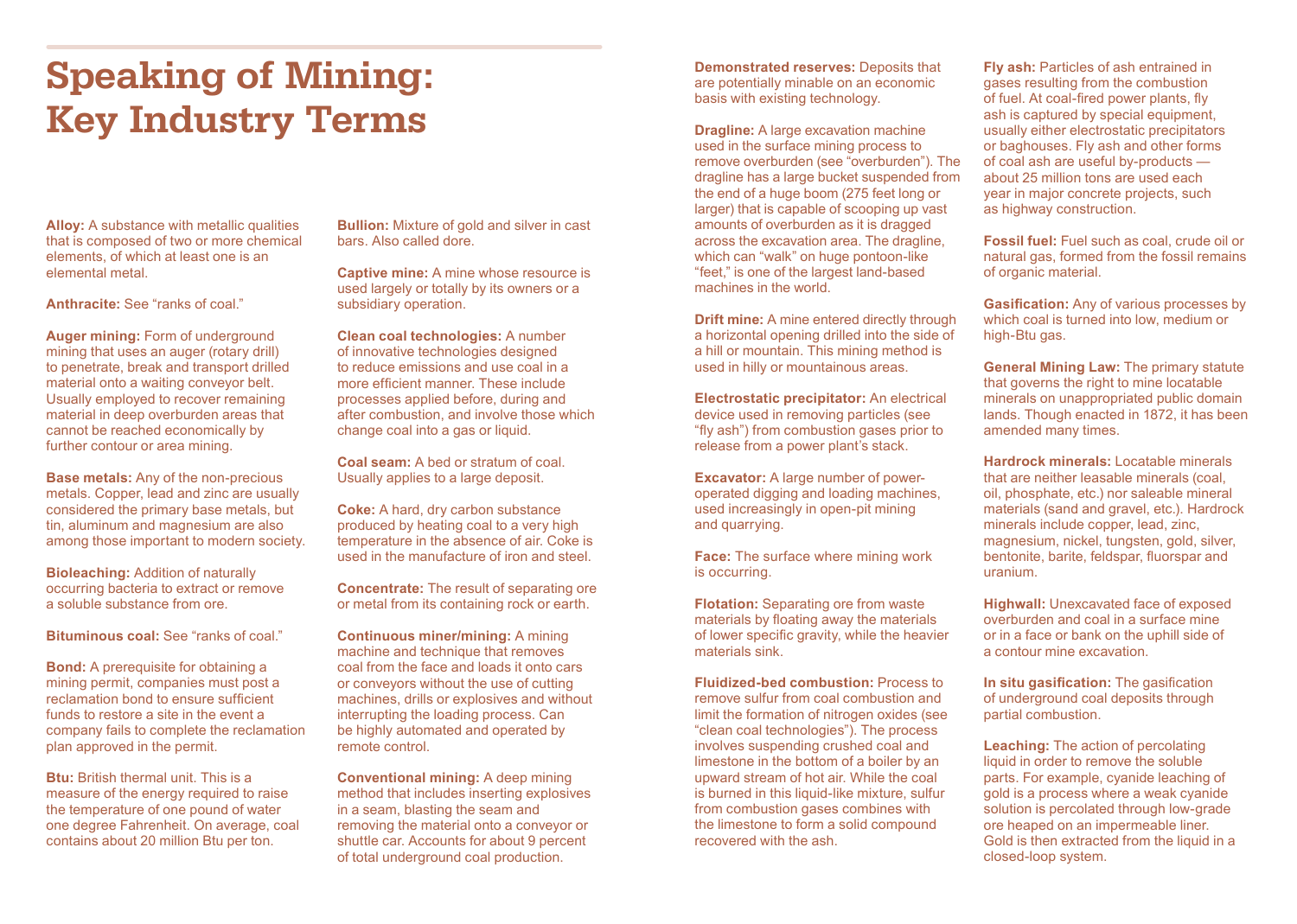#### **Lignite:** See "ranks of coal."

**Liquefaction:** The process of converting coal into a synthetic liquid fuel, similar in nature to crude oil and/or refined products, such as gasoline.

**Locatable minerals:** Those minerals primarily metallic — that can be claimed and mined on public lands under the General Mining Law of 1872; these do not include coal, oil, phosphate sodium, sulfur, or sand and gravel.

**Longwall miner/mining:** A deep mining machine and technique that uses a steel plow or rotating drum, which is pulled mechanically back-and-forth across a long face of coal to loosen it and collect the product on a conveyor for removal from the mine.

**Metallic minerals:** Minerals with a high specific gravity and metallic luster, such as titanium, rutile, tungsten, uranium, tin, lead and iron. In general, metallic minerals are good conductors of heat and electricity.

**Metallurgical coal:** Various grades of coal suitable for carbonization to make coke for steel manufacturing.

**Minerals:** Scientific: naturally formed inorganic solids (elements or chemical compounds) with a limited range in chemical composition and with orderly internal atomic arrangements that determine crystalline structure and physical properties. Legal: organic or inorganic substances occurring naturally, with characteristics and economic uses that bring them within the purview of mineral laws; substances that may be obtained under the applicable laws from public lands by purchase, lease or claim.

**Mining claim:** That portion of the public mineral lands that a person may claim for mining purposes in accordance with the

General Mining Law of 1872, as amended. There are four types of mining claims: lode, placer, millsites and tunnel sites. Only tunnel sites may not be patented under current law.

**Mountaintop mining:** A method of surface mining practiced in the Appalachian coal fields of the eastern United States. Mountaintop mining allows the mine operator to completely remove layers of dirt and rock covering a coal seam, making the entire deposit economical for extraction. Valley fill — the depositing of rock and dirt from the surface mine into adjacent valleys — is a practice that is not unique to the mining industry; hundreds of valley fills were constructed throughout the country during the building of the Interstate Highway System.

**Non-metallic minerals:** Minerals (carbon, diamond, coals, bitumen, asphalt, boron, sulfur, rock salt, etc.) that lack the properties of the metallic minerals.

**Non-renewable resources:** Resources that are not replaced or regenerated naturally within a reasonable period of time, such as fossil fuels or minerals.

**Open pit:** A mine or excavation open to the surface. Refers primarily to mines of metal ores; distinguished from coal surface mines.

**Ore:** Rock that contains important minerals, including metals.

**Outcrop:** Coal that appears at or near the surface.

**Overburden:** Layers of earth and rock covering a coal seam or mineral deposit.

**Patent:** A government deed; a document that conveys legal title to public lands to the patentee.

**Placer deposit:** An alluvial marine or glacial deposit resulting from the crumbling and erosion of solid rocks, and often containing valuable minerals.

**Portal:** Entrance to a mine.

**Preparation plant:** A facility, usually located on a mine site, which crushes, sizes and washes material prior to shipment.

**Ranks of coal:** The classification of coal by degree of hardness, moisture and heat content. The major ranks, from lowest to highest quality, are lignite, subbituminous. bituminous and anthracite.

**Reclamation:** The restoration of land and environmental values to a mining site after mining occurs.

**Recoverable reserves:** Portion of reserves that can be economically and physically mined using current techniques after allowing for normal mining losses.

**Reserves:** Known identified resources from which a usable commodity can be technologically, economically and legally extracted using current mining techniques.

**Rock dusting:** The process of coating tunnels in deep mines with powdered limestone to dilute potentially unhealthy or dangerous concentrations of dust and minimize fire hazards.

**Roof bolting:** A method of supporting the ceilings of underground mines by inserting long steel bolts into holes bored into the strata forming the roof.

**Scrubber:** Any of several forms of chemical/physical devices that remove sulfur compounds formed during coal combustion. Technically known as flue gas desulfurization systems, they combine the sulfur in gaseous emissions with another chemical medium to form an inert sludge.

**Slope mine:** A mine with an opening that slopes upward or downward to the seam. It must also have adjoining vertical shafts for air ventilation and emergency use.

**Smelter:** A furnace in which raw materials are melted, and metals are separated from impurities.

**Stope:** An excavation from which ore has been removed in a series of steps.

**Strategic minerals:** Those minerals considered essential for a country's economic and defense needs, such as metals for defense weapons, satellite communications, automobile parts and medical instruments.

**Subbituminous coal:** See "ranks of coal."

**Surface mine:** A mine in which the coal lies near the surface and can be extracted by removing the covering layer of overburden.

**Tailings:** The waste material left over after hardrock mining and milling processes have been completed.

**Tipple:** A surface processing structure for cleaning and sizing coal and automatically loading it onto rail cars or trucks for movement to market.

**Underground mine:** Also known as a deep mine. Usually located several hundred feet below the earth's surface, materials are removed mechanically and transferred by shuttle car or conveyor to the surface.

**Unit train:** A long train of between 60 and 150 or more hopper cars, carrying only coal between a single mine and destination. A typical unit train can carry at least 10,000 tons of coal in a single shipment.